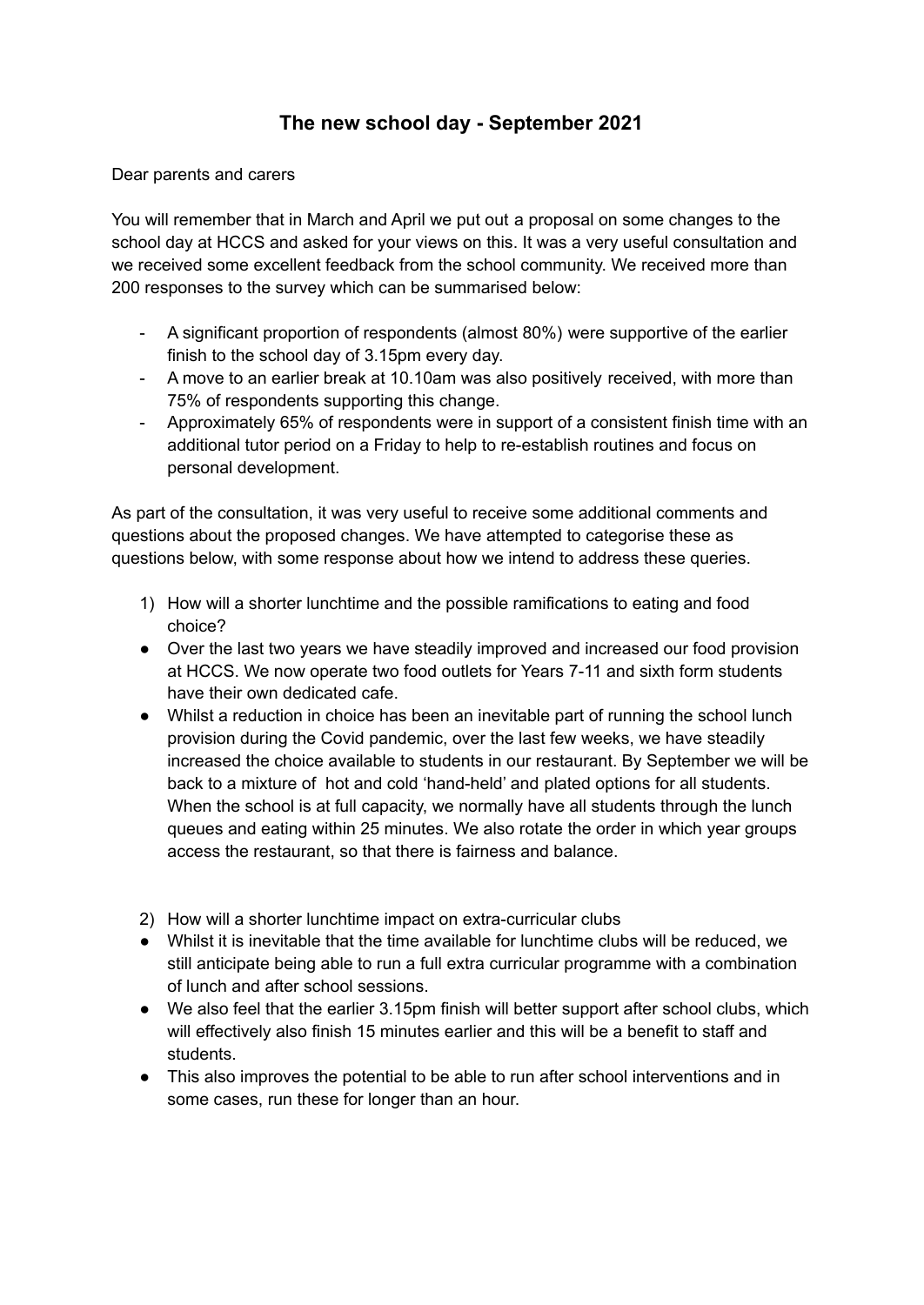- 3) Concerns about the impact on learning time as a result of the removal of 'movement time'
- We identified the intention to improve movement time between lessons as one reason for making these changes. As a senior leadership team, our observations over this year and previously are that the five minute movement time is actually counter-productive. Some students recognise the sense of purpose needed to get promptly to the next lesson and start their learning, whereas some students try to take the full five minutes and in some cases more. This leads to a blurred and inconsistent start to some lessons. In some cases, as a leadership team we have spent considerable time moving students on from parts of the school where they are utlising the 5 minutes as an opportunity to socialise, which is not intended. We are the only school that currently operates a movement time locally, and we firmly believe that this move will lead to a more purposeful and focused lesson changeover time, which we believe will have positive impacts on the attitudes to learning at the start of lessons.
- Please be assured that staff will take cognisance of which lessons children have come from at the start of their lessons and will ensure they are fair in challenging lateness.
- 4) Will the shorter school day have an impact on learning, especially in the context of Covid recovery?
- Our current finish time of 3.30pm is later than any other school in Cheshire East and there is no other school in Cheshire East that has a finish time later than 3.15pm. Several schools within LA finish at 3pm or 3.05pm, so we don't feel that we are out of line with other local schools.
- We were pleased to see the response that more than 80% of respondents supported the earlier finish time. Whilst we do acknowledge the question as to whether a longer school day is needed to help our children catch-up lost learning from the Covid pandemic, we believe that this change represents a tighter school day which will not lead to any diminished learning time.
- 5) How will the additional tutor time be used to help with children's personal development and
- The additional tutor time allows for a range of possibilities in terms of personal development and consistency of standards. Our experience suggests that a start to the day in form, where tutors can check on wellbeing, standards and set students up for the day, is a key contributor to success in the school day.
- It is also a great opportunity for additional assembly time and interventions, whether they are student support based or academic.

I hope that you have found it useful to read some of the questions and answers that our community has raised. I would like to confirm that the new school day will run as follows, with the only change to the proposed model being a slightly later start of 8.45am. I am sure that this change will bring a number of positives to life at HCCS and I am sure you will also see the benefits in your children's learning, progress and wellbeing.